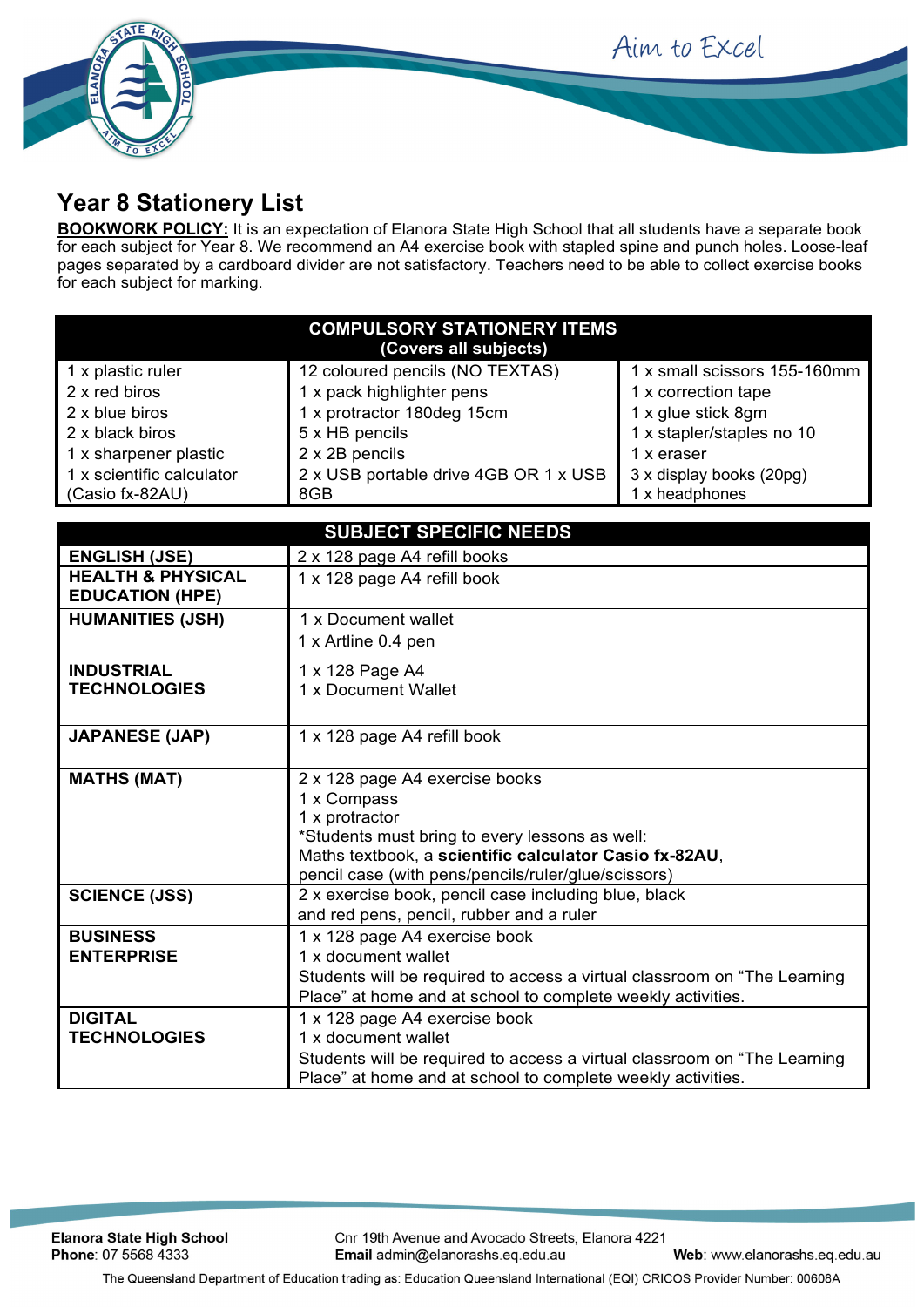| <b>THE ARTS</b> | A4 Exercise book                                              |  |
|-----------------|---------------------------------------------------------------|--|
| (Dance)         | Display folder                                                |  |
|                 | Dance clothes (tights and shirt) or sports uniform            |  |
| <b>THE ARTS</b> | 0.4 Artline pen                                               |  |
| (Media)         | Visual journal (available for purchase from Student Services) |  |
| <b>THE ARTS</b> | A4 exercise book                                              |  |
| (Drama)         |                                                               |  |
| <b>THE ARTS</b> | A4 exercise book                                              |  |
| (Music)         | <b>Blank CDs</b>                                              |  |
|                 | Headphones                                                    |  |
| <b>THE ARTS</b> | 0.4 Artline pen                                               |  |
| (Visual Art)    | Visual journal (available for purchase from Student Services) |  |

Information regarding the Bring Your Own Device scheme can be found overleaf.

The Queensland Department of Education trading as: Education Queensland International (EQI) CRICOS Provider Number: 00608A